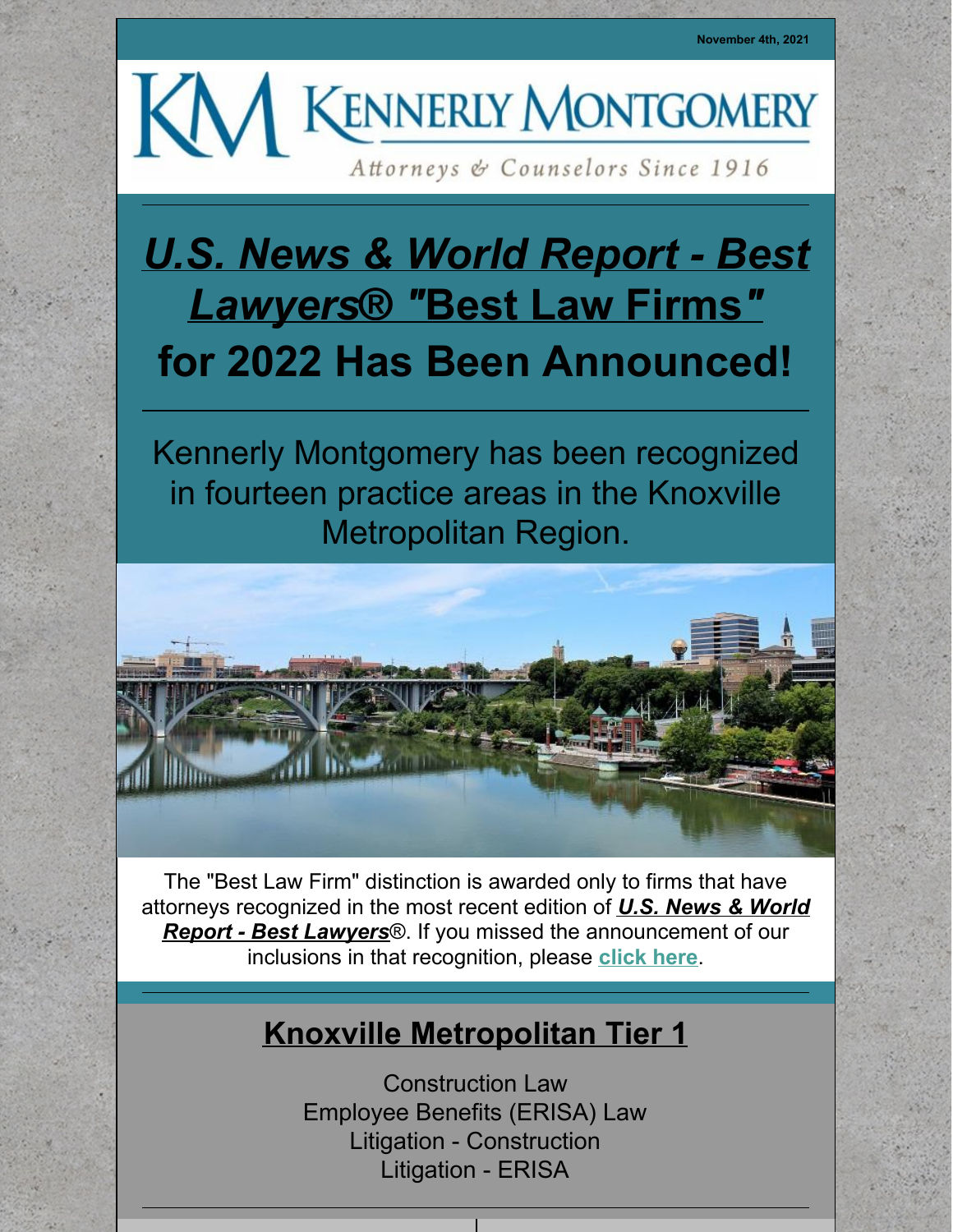#### **Knoxville Metropolitan Tier 2**

- Family Law
- Litigation Bankruptcy
- Litigation Insurance
- Tax Law
- Trusts & Estates
- Workers' Compensation Law Claimants

#### **Knoxville Metropolitan Tier 3**

- Appellate Practice
- Employment Law Individuals  $\bullet$
- Insurance Law
- Personal Injury Litigation -**Plaintiffs**

# **NIL: Considerations for Student-Athletes**

### **Reece [Brassler,](http://www.kmfpc.com/attorneys/reece_brassler.aspx) Esq.**

Approximately six months into the Name, Image, and Likeness ("NIL") era of the NCAA, we now have a snapshot of what NIL agreements between NCAA athletes and third-parties will look like and the legal concerns surrounding those deals. We have seen agreements ranging from **autograph signings at local [businesses](https://www.hawkcentral.com/story/sports/2021/06/30/nil-jordan-bohannon-iowa-basketball-announces-first-name-image-likeness-venture-boomin-iowa-firework/7818513002/)** and **apparel and [merchandise](https://www.washingtonpost.com/sports/2021/07/01/college-athletes-nil-deals-bo-nix-deriq-king/) sales** to **[non-fungible](https://www.espn.com/college-football/story/_/id/31776772/star-oregon-ducks-de-kayvon-thibodeaux-nft-deal-phil-knight-tinker-hatfield) token ("NFT") artwork auctions** and the **launch of a [cryptocurrency](https://duckswire.usatoday.com/2021/09/23/kayvon-thibodeaux-launches-his-own-cryptocurrency-jdream/)**.



Regardless of the route taken, athletes who intend to profit from their NIL must carefully consider the personal and professional ramifications of these newfound opportunities, including the risk to their amateur status (and thus eligibility), the possibility of personal liability, and the protection of their brands.

#### **Maintaining Amateur Status**

Possibly the most important consideration for college athletes contemplating NIL agreements is to protect their amateur status and eligibility by complying with state laws and NCAA regulations. In May 2021, Tennessee passed **NIL [legislation](https://spry.so/nil-state-guide/tennessee-nil-law-for-ncaa/)** with a web of requirements that untrained entrepreneurs may not be equipped to navigate given their hectic athletic and educational obligations. Further, while the NCAA has stated it will not destroy the eligibility of athletes complying with state law, this is a temporary policy that could be altered at any moment. Athletes seeking NIL endorsements need to constantly monitor the rules and regulations in place to ensure compliance and maintain their amateur status.

#### **Liabilities**

Another important consideration for student-athletes seeking NIL endorsements is the possibility of personal liability for certain business ventures. Athletes may want to consider forming an entity to manage their business ventures in order to shield themselves from liability. For instance, an athlete hosting a training camp may be sued for any injury incurred at that camp, but having the camp run by the athlete's company can protect the athlete from personal liability.

#### **Intellectual Property**

Finally, as athletes begin to build their brand and profit from their NIL, it is vital to protect that brand by shrewdly negotiating contracts to limit their liability and risk, as well as to retain as much control of the NIL rights as possible. Athletes can further protect their brand and increase their ability to profit therefrom by acquiring legal protection of their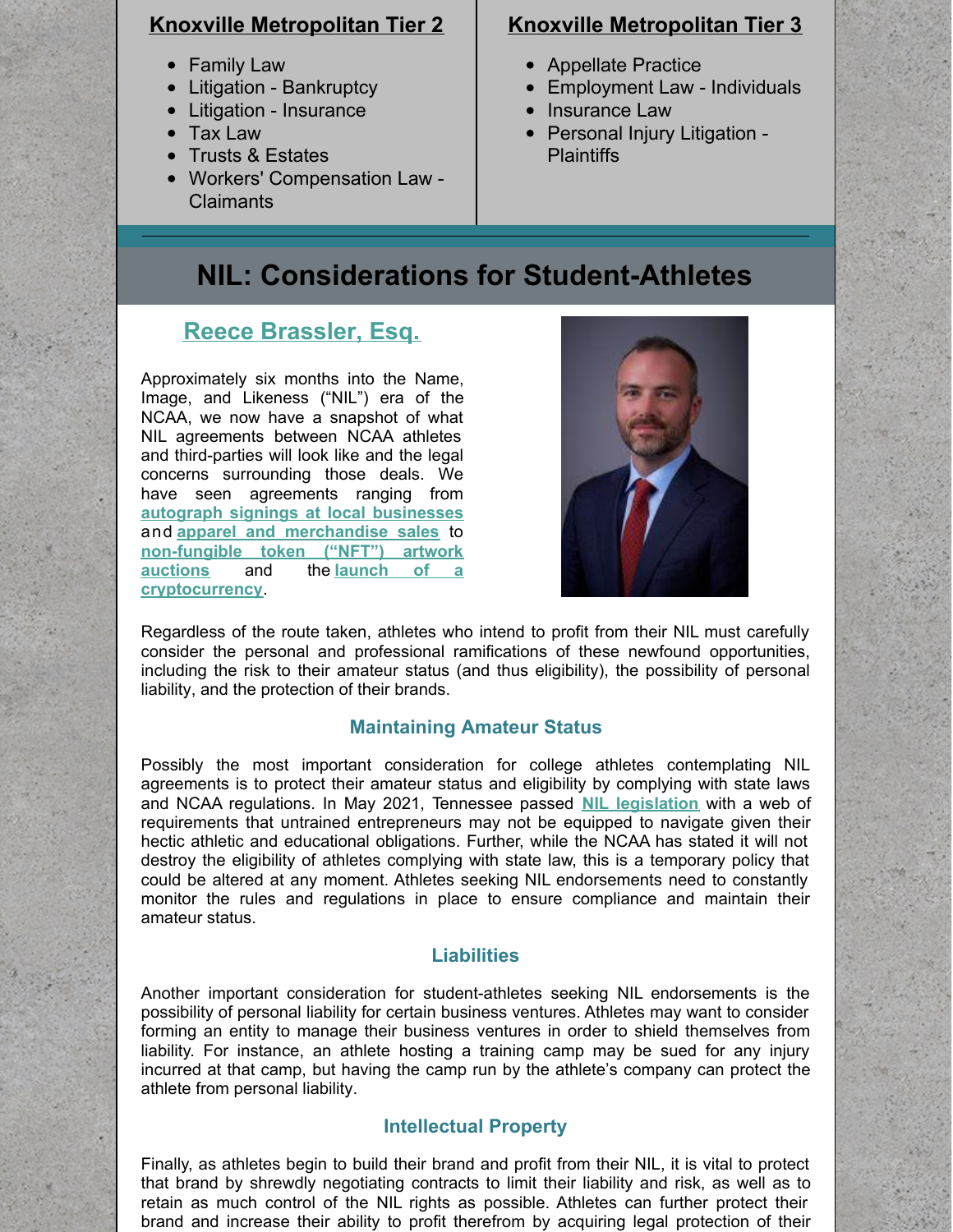intellectual property. Many athletes have begun selling merchandise bearing their NIL and logos. As an athlete's popularity increases, so too does the likelihood that a third-party will try to capitalize on that popularity by selling counterfeit goods bearing an athlete's intellectual property. Athletes who fail to put the proper protections in place *before* their intellectual property is stolen may drastically reduce the value of their brand and their ability to protect it.

#### **Don't Be Afraid To Seek Guidance**

Given the web of requirements surrounding NIL laws and the demanding schedule of student-athletes, seeking guidance from legal professionals concerning the nuances of the law, the implications of NIL agreements, and strategies to protect and grow a brand is a prudent decision. Kennerly, Montgomery & Finley, P.C. is here to offer invaluable guidance to student-athletes navigating the uncharted realm of NIL.

### **Kennerly Montgomery Not Just National Recognition**



**Nineteen of our attorneys received 74 accolades across 34 categories in Cityview Magazine's Top Attorneys in Knoxville for 2021.**

Cityview's ratings are based on votes by our peers in the Knoxville bar, with the top vote in each category denoted with a Golden Gavel. Ashley N. Trotto received the Golden Gavel in Employee Benefits/ERISA - Defense and Jonathan H. Peyton received the Golden Gavel in Real Estate Finance & Development.

You can see the entire list of**[here](http://www.kmfpc.com/Uploads/Files/News/Cityview Magazine 2021 Top Attorneys of Knoxville.pdf)**!

# **Creating Trusts in Uncertain Times**

### **Michael R. [Crowder,](http://www.kmfpc.com/attorneys/michael_r_crowder.aspx) Esq.**

In our **March [newsletter](http://www.kmfpc.com/Uploads/Files/News/KM Newsletter Special Edition March 19 Estate Plan.pdf)**, we covered proposed tax plans that called for decreasing the estate tax exemption and increasing the estate tax rate. In the past couple of months, other changes were discussed by Congress that would have significantly impacted commonly used estate planning strategies such as Grantor Retained Annuity Trusts (GRATs) and sales to grantor trusts.



Fortunately, the most recent version of the spending bill out of Congress contains none of these proposed changes, so it seems we may be in the clear—for now. However, if anything is certain, it is that these are uncertain times.

Even without Congress' involvement, life is uncertain. Changes occur in your life and the lives of your loved ones such as marriage, divorce, birth of new family members, disability, death, or significant changes in financial net worth.

Tennessee law provides some tools that allow for grantors and beneficiaries to make changes to trusts when previously unforeseen circumstances are threatened or come to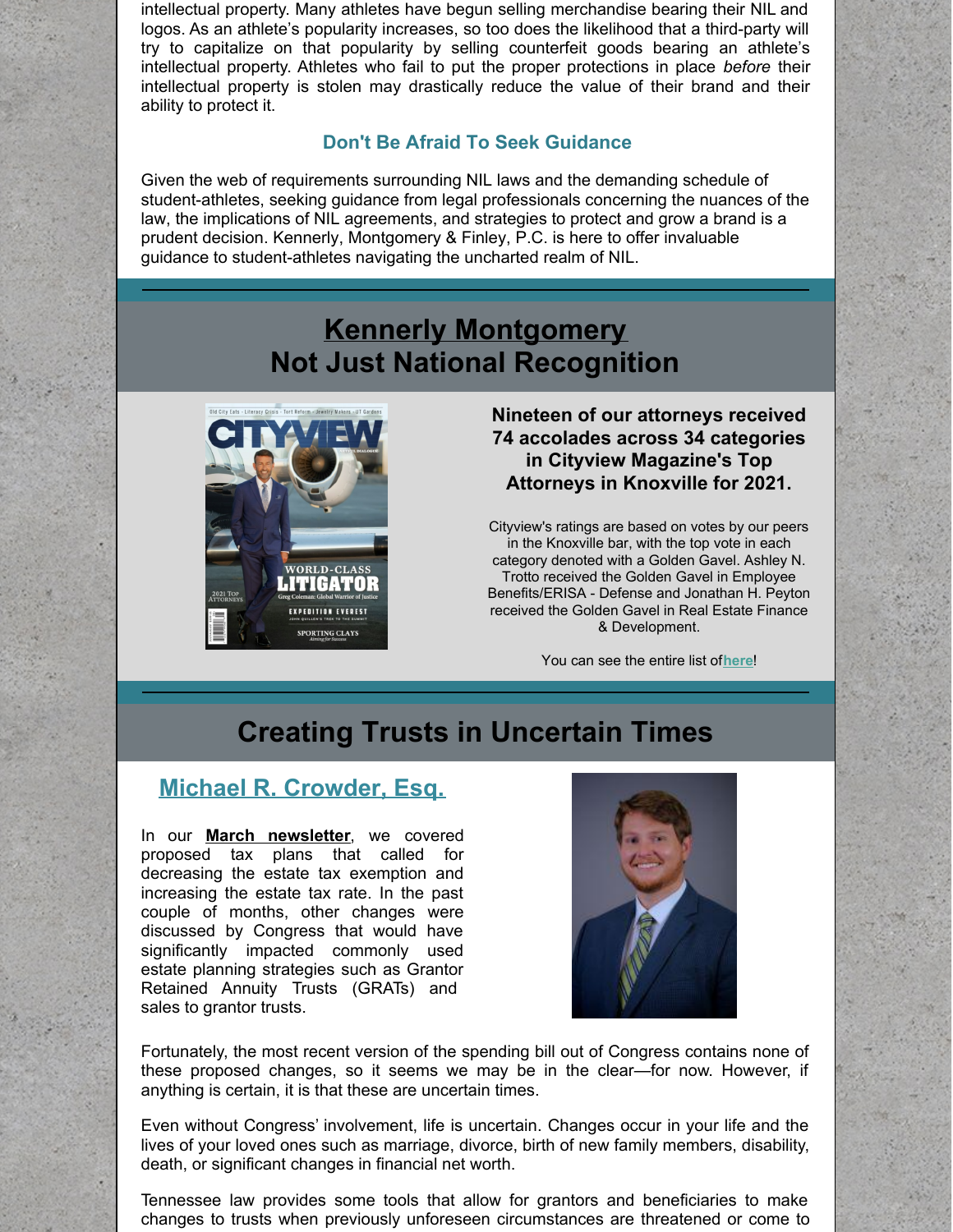pass.

For example, Tenn. Code Ann. § 35-15-111 allows for a trustee and the qualified beneficiaries of a trust to enter into a binding "nonjudicial settlement agreement" with respect to any matter involving a trust, to the extent it does not violate a material purpose of the trust and includes terms and conditions that could be properly approved by the court. The statute provides a non-exhaustive list of matters that nonjudicial settlement agreements may resolve, including (1) the interpretation or construction of the terms of the trust; (2) direction to a trustee to refrain from performing a particular act or the grant to a trustee of any necessary or desirable power; and (3) the criteria for distribution to a beneficiary where the trustee is given discretion. The Tennessee General Assembly just this year added the following to the list: the approval of investment decisions and the resignation and appointment of trust protectors/advisors and delineation of their powers and duties.

And yet, for better or worse, even the tools available to grantors and beneficiaries change. In 2019, for example, the General Assembly removed the requirement in Tenn. Code Ann. § 35-15-411 that, after the grantor's death, a court determine that no material purpose of a trust is violated before said trust is modified upon the unanimous agreement of all qualified beneficiaries. The requirement that a material purpose not be violated still exists, but now only the trustee's approval is required, not the court's.

This year, the General Assembly re-worked the statutory authority for a trustee to "decant" (transfer) assets from a preexisting trust to a new trust. Among the changes, decanting now can limit or eliminate beneficiary income interests (except in certain circumstances where necessary for tax treatment) and accelerate the beneficial interest of a "future beneficiary" if the grantor is deceased.

When establishing a trust, the key is to allow for flexibility while also ensuring the grantor's intent is effectuated, even after the grantor's death. One way to do that is by including intent language or material purpose statements in the trust. Another option is to include powers in the trust document which allow for modifications to be made to the trust, rather than relying on the default powers provided under Tennessee law—which are always subject to change.

If you are considering establishing a trust, we'd be happy to help you think through these and other important issues. Give us a call at (865) 546-7311.

### **Congratulations from Kennerly Montgomery!**



#### **Rebecca C. Hanniford**

Kennerly Montgomery congratulates first year associate, Rebecca C. Hanniford, in passing the July 2021 BAR exam. Calling Memphis home, she completed her undergraduate degree at the University of Tennessee-Knoxville, followed by attending the University of Tennessee Law School, where she graduated in May 2021.

To garner experience, Rebecca has worked at various law firms since 2015 and joined KMF as a summer associate in 2020, continuing as a clerk during her final year of law school. Rebecca assists shareholder Jonathan Peyton in representing lenders and borrowers involved in FHA-insured multifamily real estate loan transactions, including financings under HUD's Section 232, 221(d)(4), and 223(f) programs, as well as HUD's 202 and 811 grant programs.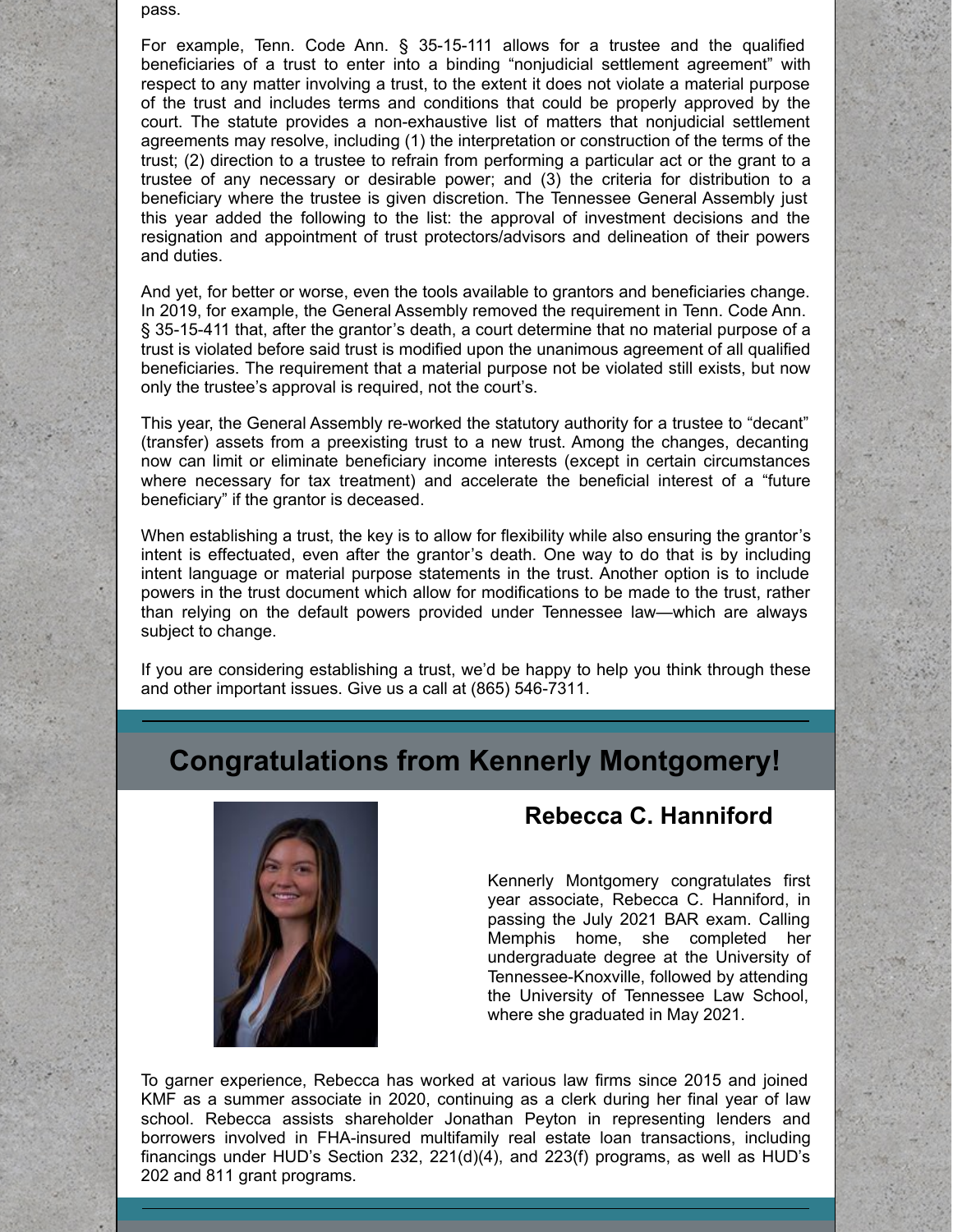# **Recent [Publications](http://www.kmfpc.com/publications.aspx)**





# **Kathy D. [Aslinger](http://www.kmfpc.com/attorneys/kathy_d_aslinger.aspx)**

**"My Unusual Journey to ERISA [Attorney"](https://issuu.com/knoxvillebarassociation/docs/dicta_april_2021?fr=sZTRkMTMzODQ1OTI)**



**Eddy R. [Smith](http://www.kmfpc.com/attorneys/eddy_r_smith.aspx)**

**["Planning](https://issuu.com/knoxvillebarassociation/docs/dicta.may2021?fr=sZjM3NjM1MTk1MTI) For The day Your Practice Ends"**



# **[Ashley](http://www.kmfpc.com/attorneys/ashley_n_trotto.aspx) N. Trotto**

**"So, You're A [Retirement](https://issuu.com/knoxvillebarassociation/docs/dicta_march_2021?fr=sYTg1ODI4NTE0MTc) Plan Fiduciary"**

#### **DISCLAIMER**

**This newsletter is published to provide general information and education to our clients and friends about topics of interest. It is intended to be informational and**